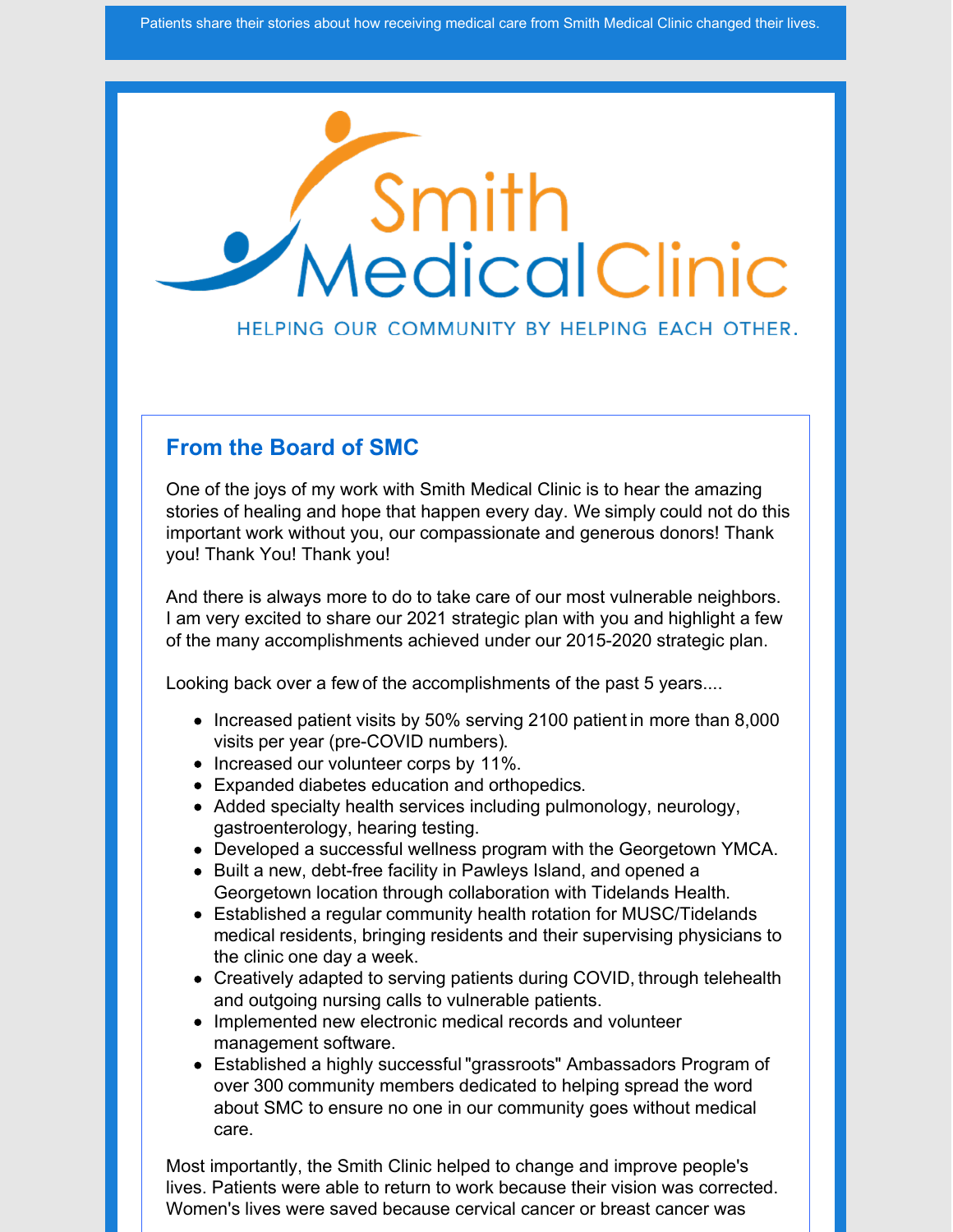diagnosed early and treated. Patients were able to bring their diabetes under control and make fewer trips to the emergency room. And the list goes on...

So, what we intend to do for our community over the next three to five years? After a careful consideration of the health care and economic environment, the Board of Directors is focused on four critical strategic areas.

- 1. **Get Well. Stay Well:** Focus on early disease detection and improving patient outcomes in key disease areas.
- 2. **The People to Flourish**: Strengthen the volunteer-powered model; create options to deal with the shortage of professional providers; increase diversity throughout the organization.
- 3. **The Finances to Sustain and Grow:** Develop a diverse funding strategy that supports and sustains the ongoing operations of the clinic and provides additional capital for continued growth.
- 4. **The Facilities, Processes and Technology to Serve:** Optimize current facilities and operations to meet current & future needs; improve the use of Telehealth and external partner programs; evaluate space requirements and usage; monitor growth/health trends in the patient population and measure against organizational capacity.

As we all know, none of our goals could be accomplished without our dedicated volunteers and staff, with Anne Faul leading the way. Their hard work, passion, and commitment is what makes all our success possible. Thank you, donors, volunteers, and staff, for positively changing the lives of our patients!

With Deep Appreciation, Nancy Laprade SMC Board Chair



### **Patient Spotlight: Donna**

"You have always had the power my dear, you just had to learn it for yourself."-Glinda the Good Witch

Mary Clay, RN, our Diabetes Educator, spends a lot of time helping our diabetic patients gain control of their own health. Lifestyle change is the biggest obstacle most patients face. In order to gain control of their diabetes, patients must often drastically change their diet

incorporate exercise into their daily routine. Mary coaches patients on what types of foods they should eat, which foods to avoid, and what kind of exercises they can start doing right away to fight diabetes.

When you get a patient like Donna, who is goal oriented and determined, you will really start to see changes in their health fast. In just two months, Donna has lost 15 pounds and is no longer taking insulin. Donna has changed her diet, with a focus on counting carbs, and has added walking at the beach at least to 3 to 4 times a week, despite her need to use a cane due to bad knees.

Donna says that if it wasn't for her belief in God and the encouragement she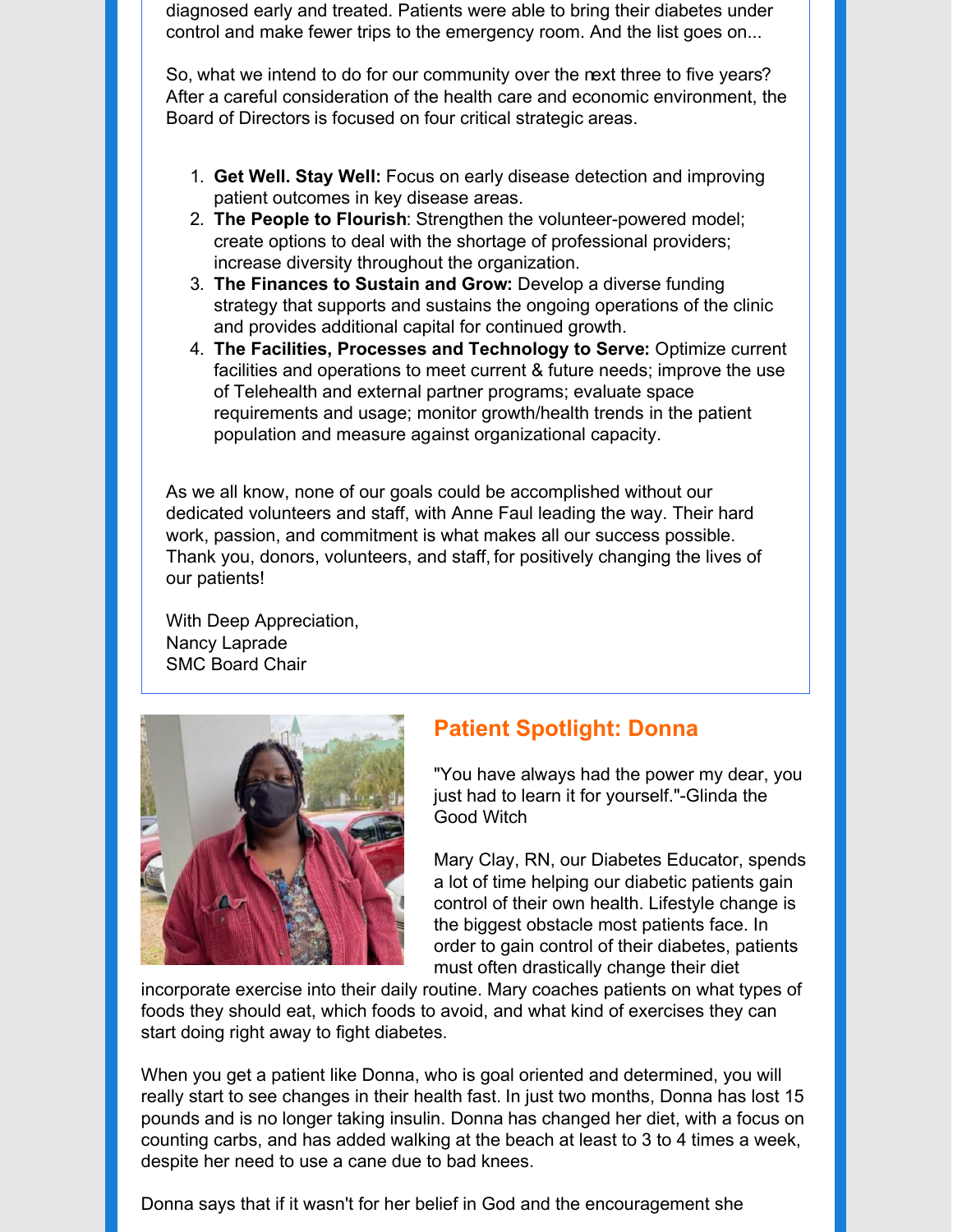receives from everyone at Smith Medical Clinic, her quality of life would be awful.

We love hearing about patients taking control of their health through positive life changes and we wish Donna well on her path to success.

#### **To help make a difference in the lives of patients like Donna, click [HERE](https://smithfreeclinic.org/donate).**

#### **Where Are They Now?: Eric Robles**

Eric Robles volunteered at Smith Medical Clinic from Sept 0216 to June 2017. During his time at the clinic, Eric helped with patient scheduling, worked as an interpreter for Spanish-speaking patients, and shadowed providers while the saw patients in order to gain some experience for Medical School.

He began attending USC School of Medicine, in Greenville, South Carolina, in July 2017, and will graduate May 2021. He is currently in his last year, with plans to go to residency training to become a pediatrician. He is currently undergoing interviews (virtually) all over the country. He says that he is looking forward to wherever he goes and to start the next chapter in his life.

Before COVID, he continued to be involved in community service volunteering at health fairs and Greenville Free Medical Clinic. He says, "School has taken up most of my time and I have been learning as much as I can before I'm out in the real world soon."

We are so proud of Eric and can't wait to see the great things he does as a Pediatrician!



#### **SMC Job Announcement! Women's Health Nurse Practitioner or PA**

Smith Medical Clinic is seeking a part-time OB/GYN Nurse Practitioner/Physician's Assistant to provide a broad range of healthcare services to women who require primary healthcare, or may have acute episodic conditions, as well as those seeking health evaluation, preventive care, and education or counseling.

To view full job listing, please click[here](https://www.ziprecruiter.com/jobs/smith-medical-clinic-inc-23268924/womens-health-nurse-practitioner-or-pa-f2cf7be9?source=share-facebook&fbclid=IwAR17Epu3JlGtbIaUci22r55nzL5L-4OUsfhKevgd1ssYF4fSMytsViw-x0k&tsid=100001000).

For those interested, please email resume and cover letter to Anne Faul at [afaul@smithfreeclinic.org](mailto:afaul@smithfreeclinic.org)

## **Mark Your Calendars!**